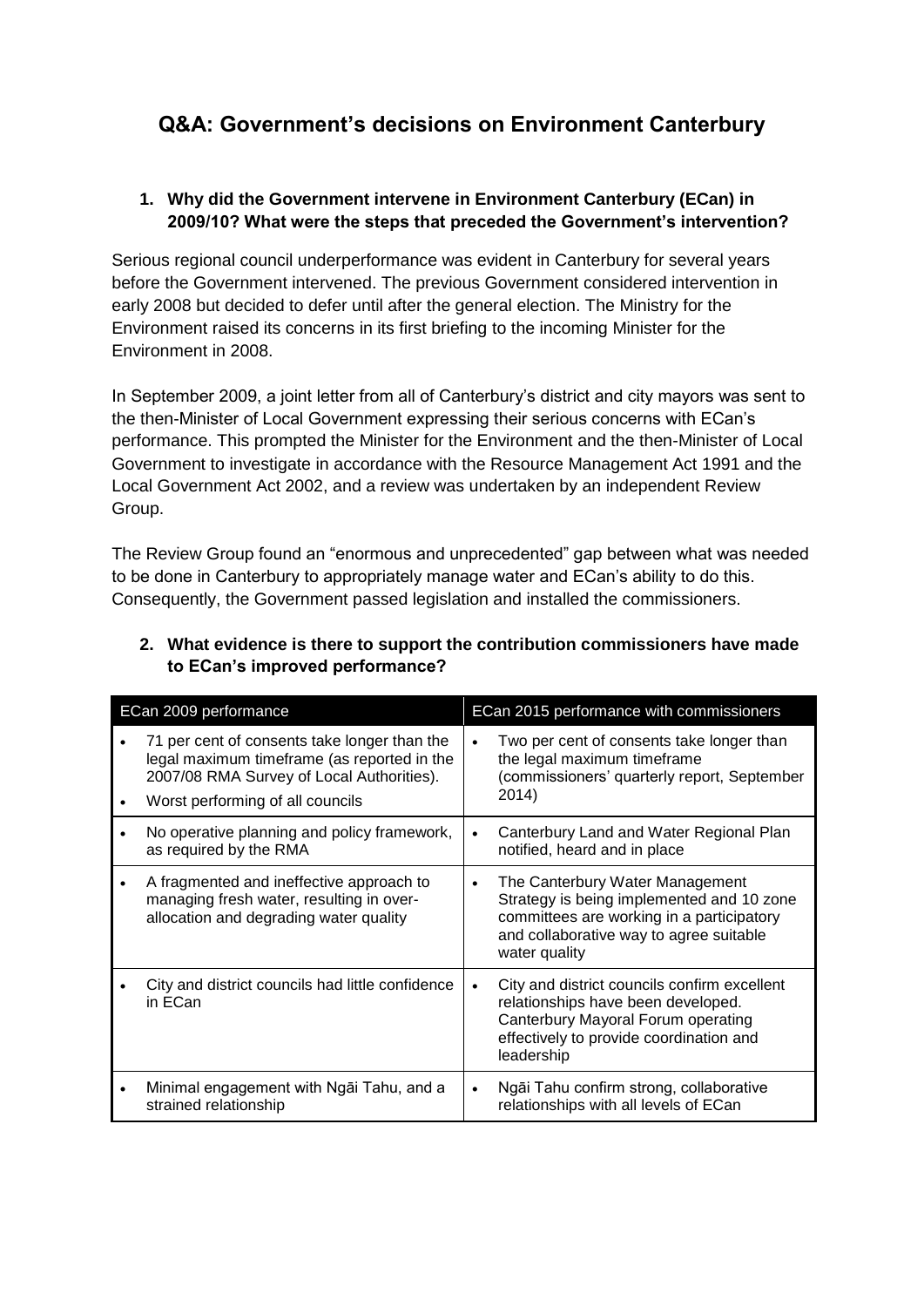## **3. What submissions were received on the mixed governance proposal?**

534 submissions were received, of which 475 were form submissions generated through an online tool organised by the Labour Party and opposed to the model.

Six of Canterbury's 10 councils supported the mixed governance model – Ashburton, Timaru, Hurunui, Mackenzie, Waimakariri and Waitaki. Christchurch City wanted an earlier return to a fully elected council or a Canterbury water authority. Selwyn favoured staying with full commissioners until 2019. The Kaikōura and Waimate councils had mixed views around the council table and did not express a clear view.

Ngāi Tahu, Federated Farmers, Trustpower, Genesis and Irrigation New Zealand supported the mixed model.

### **4. What has changed in the proposal from that consulted on earlier this year?**

The proposal that was consulted on was for a mixed governance model for an indeterminate period. This decision has the mixed governance model quite explicitly for the period 2016 to 2019 and a return to a fully elected council in 2019. The Government was influenced in this decision by the views of mayors and councils that the mixed model was a sensible transition but it needed to be time-limited, as part of a broader restoration of normal governance arrangements post-earthquake in Canterbury.

# **5. Where is ECan up to in terms of its water plan implementation?**

Significant progress has been made by the commissioners in freshwater planning. Canterbury's zone committees are working through the collaborative processes to finalise water allocation and nutrient limits. We expect the plans to be substantially complete by 2019.

| Zone Committee                           | <b>Status</b>                        |
|------------------------------------------|--------------------------------------|
| Ashburton (Hinds Plains)                 | Variation notified                   |
| Ashburton (Rakaia)                       | Agreeing limits                      |
| <b>Banks Peninsula</b>                   | Agreeing limits                      |
| Christchurch West Melton zone            | Agreeing limits                      |
| Hurunui-Waiau                            | Agreeing limits                      |
| Kaikoura                                 | Agreeing limits                      |
| Lower Waitaki - Coastal South Canterbury | Lower Waitaki: agreeing limits       |
|                                          | South Canterbury: variation notified |
| Orari - Opihi - Pareora zone             | Agreeing limits for zone catchments  |
| Selwyn-Waihora                           | Plan notified                        |
| Upper Waitaki                            | Agreeing limits                      |
| Waimakariri                              | Agreeing limits                      |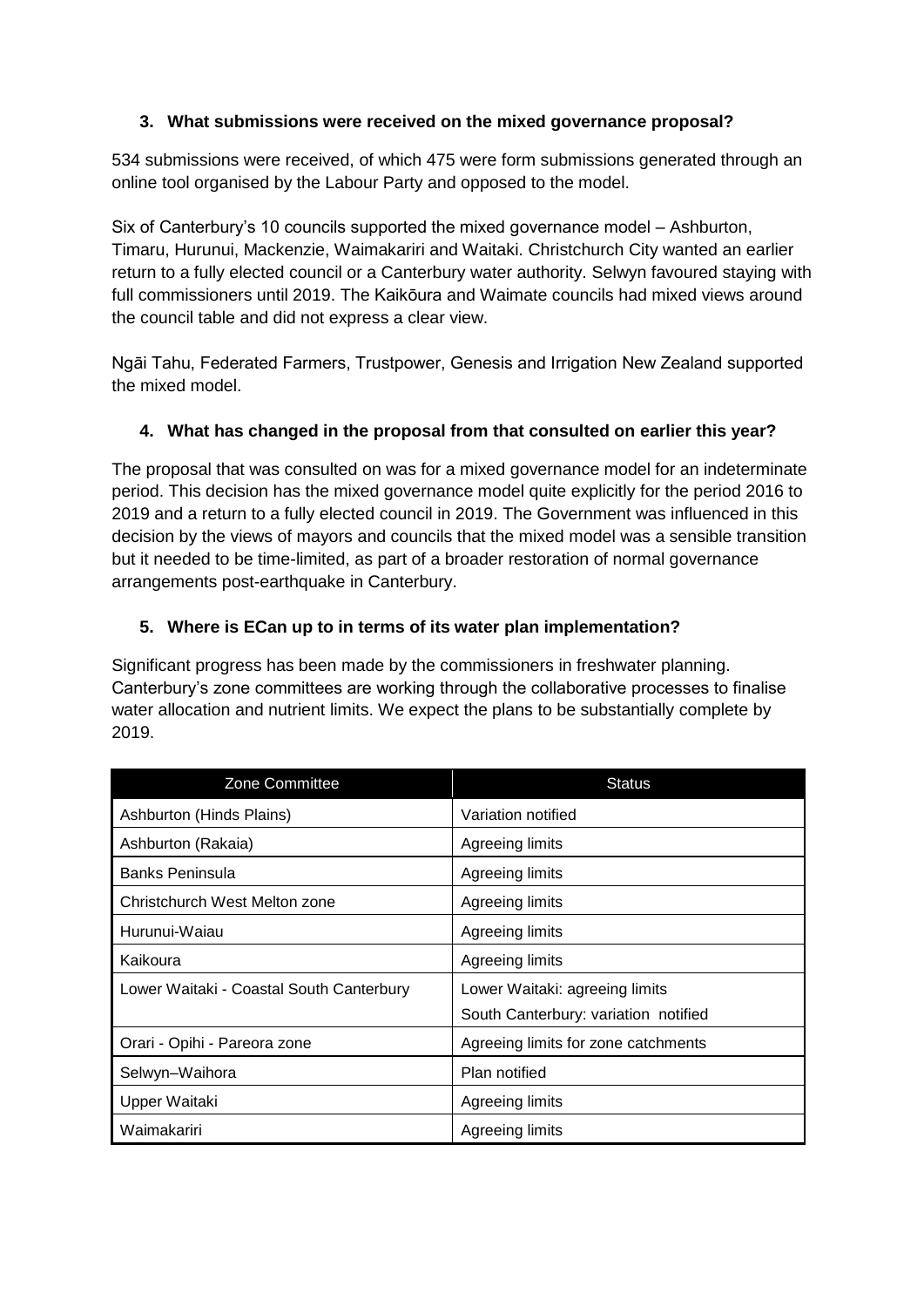# **6. Have the special powers in relation to resource management been used?**

The special powers to impose moratoria were used to prevent serious over-allocation of the Hurunui River. Resource consents were placed on hold for a year in 2010 to allow ECan to develop an integrated planning framework for the river.

ECan used the modified WCO powers to better manage water from Lake Coleridge. As result, 100 million cubic metres of water that had been taken from groundwater aquifers can instead be taken from stored water.

# **7. What progress has been made on improving the measurement of water meters since the commissioners were appointed?**

Water metering is essential to ensure compliance with consents and to managing the resource. Only seven per cent of significant consents (over 20 litres per second) were metered in 2010. The latest 2014 figures show 86 per cent of significant consents were metered. This work by commissioners has been supported by national metering regulations.

# **8. Why did the Government not consider the proposal of a water authority (as raised in Christchurch City Council's submission)?**

A water authority would have involved substantive change in local government functions in Canterbury at a time when local government was already under pressure from the demands of the earthquake recovery. The Government concluded that to embark on such a significant change in the immediate future would be potentially disruptive and was not in Canterbury's best interests.

# **9. What is the ratio of voter per representative on the mixed model council across the four wards? Why did the Government choose this approach?**

Ministers are of the view that the ward boundaries for the ECan elections in 2016 needed to follow territorial authority boundaries as closely as possible. It would be confusing for electors to have regional councillors representing areas that cut across districts. It was felt the elections would run more smoothly and be better understood by the public if they followed existing district council boundaries.

There will be an average of one regional councillor for every 82,030 people. The representation arrangements follow best practice for regional councils. The constituencies will balance fair and effective representation for Canterbury's diverse communities. The boundaries cover four distinct areas of Canterbury.

| Constituency     | Population | <b>Members</b> | Population:member<br>ratio |
|------------------|------------|----------------|----------------------------|
| North Canterbury | 70,240     |                | 70,240:1                   |
| Christchurch     | 361,900    | 4              | 90,465:1                   |
| Mid-Canterbury   | 82,300     |                | 82,300:1                   |
| South Canterbury | 59,770     |                | 59,700:1                   |